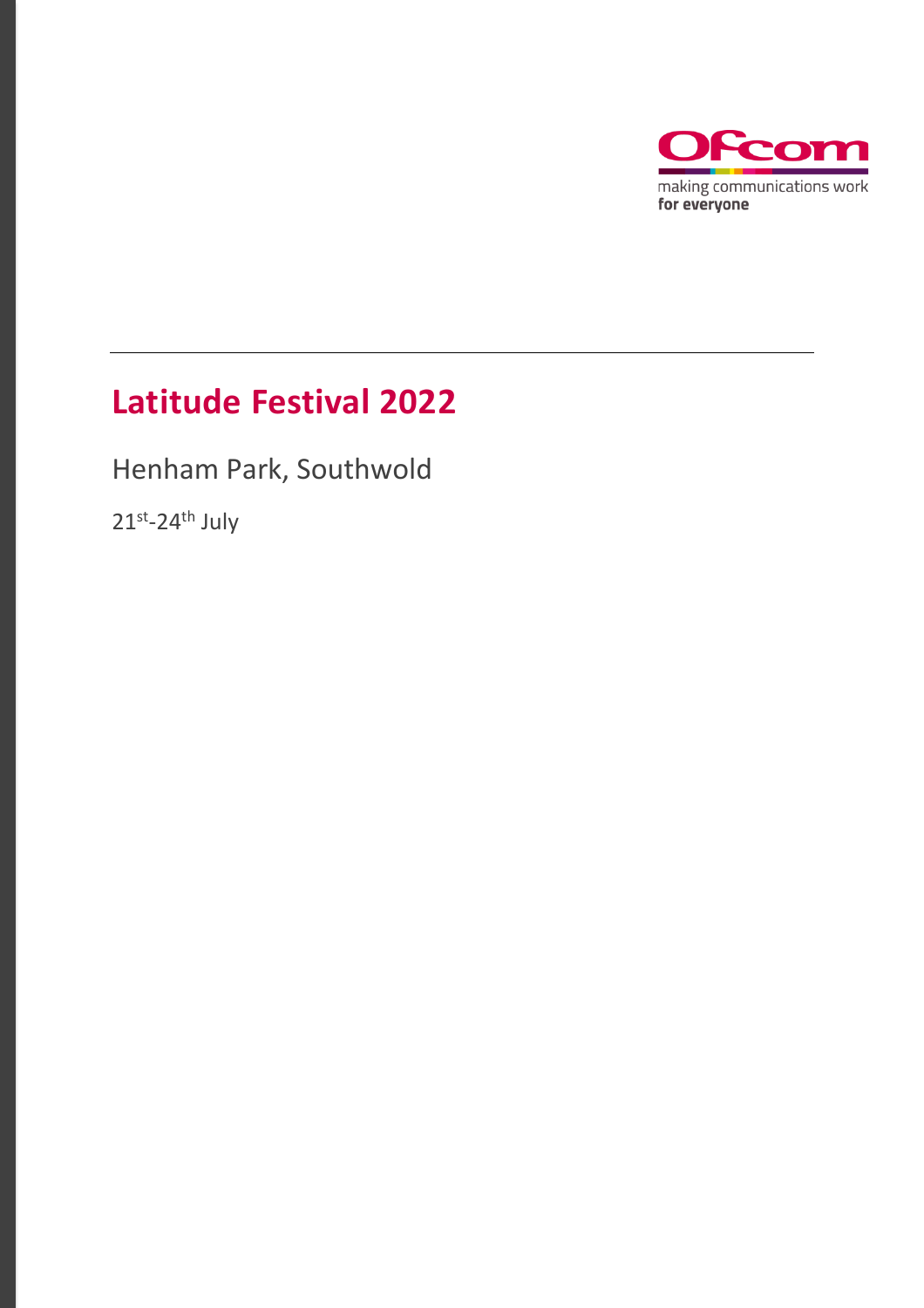### Introduction

In previous years we have noticed an increase in demand for spectrum at Latitude Festival, the event now requires extensive co-ordination of wireless microphones and In Ear Monitors (IEMs) which means it has become one of the major events of the festival calendar.

The festival is located in Henham Park and the spectrum planner managing this event is Justin Whillock.

Below you will find details of what to expect during the event as well as a step by step guide on how to apply, if you have any more questions or queries please don't hesitate to call or email.

This event will be coordinated by Justin Whillock.

Event Coordinator



Justin Whillock

On the following pages you will find information relating to the festival which we hope you find useful. This information highlights each stage of the Major Event process from applying through to go live at the event. If there is any additional information you need then please do not hesitate to contact Justin who will be happy to help.

Email: [justin.whillock@Ofcom.org.uk](mailto:justin.whillock@Ofcom.org.uk)

Direct Dial: +44 (0) 20 7981 3632

Mobile/Cell: +44 (0) 7872 421 225

Our office contact details are

+44 (0) 207 981 3803 or emai[l pmse@Ofcom.org.uk](mailto:pmse@arqiva.com)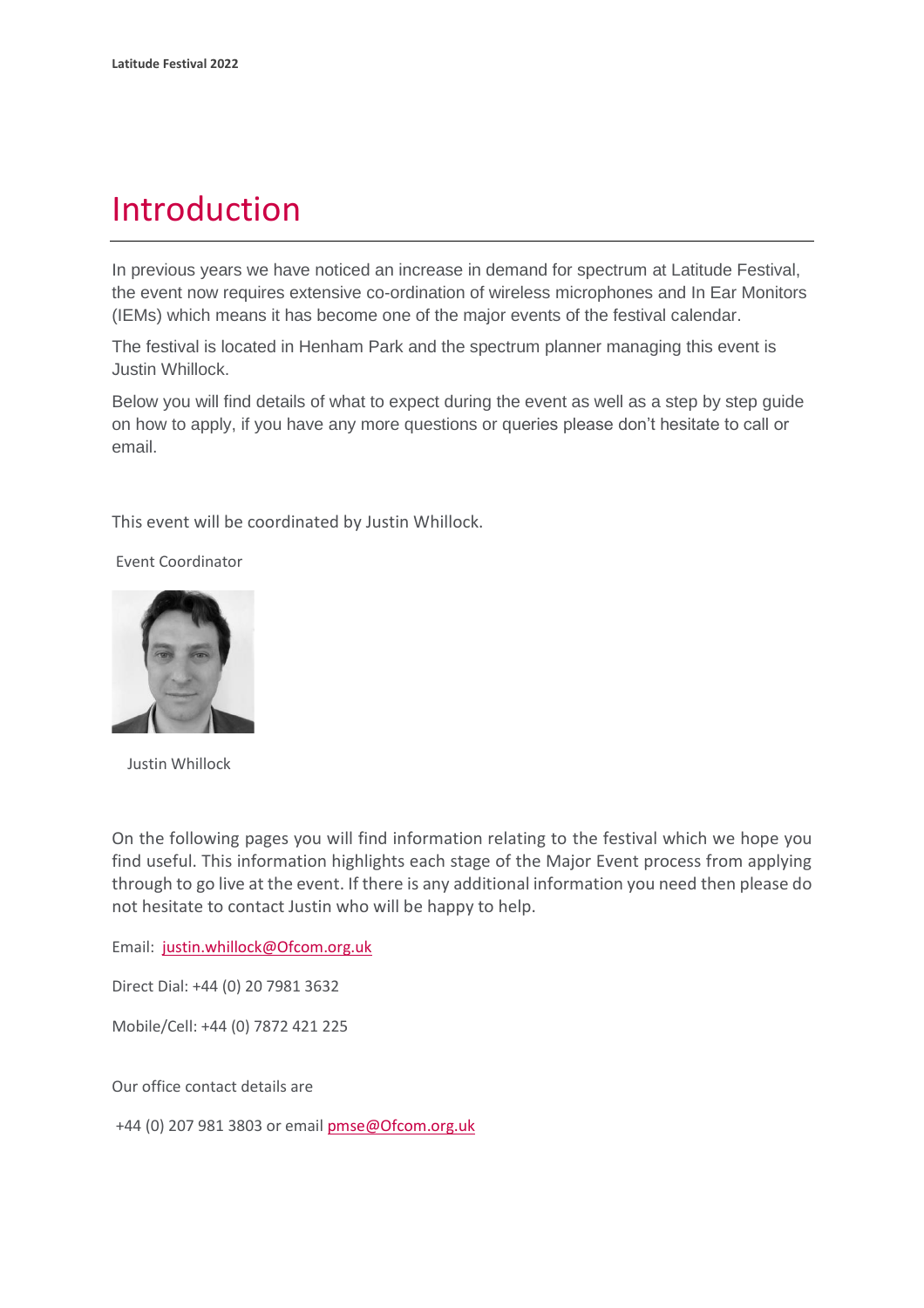### **Contents**

#### **Section**

| 1. Application Process        | 1        |
|-------------------------------|----------|
| 2. Coordination and Licensing | 3        |
| 3. Event Time                 | $\Delta$ |
| 4. Useful Contacts            | 5        |
|                               |          |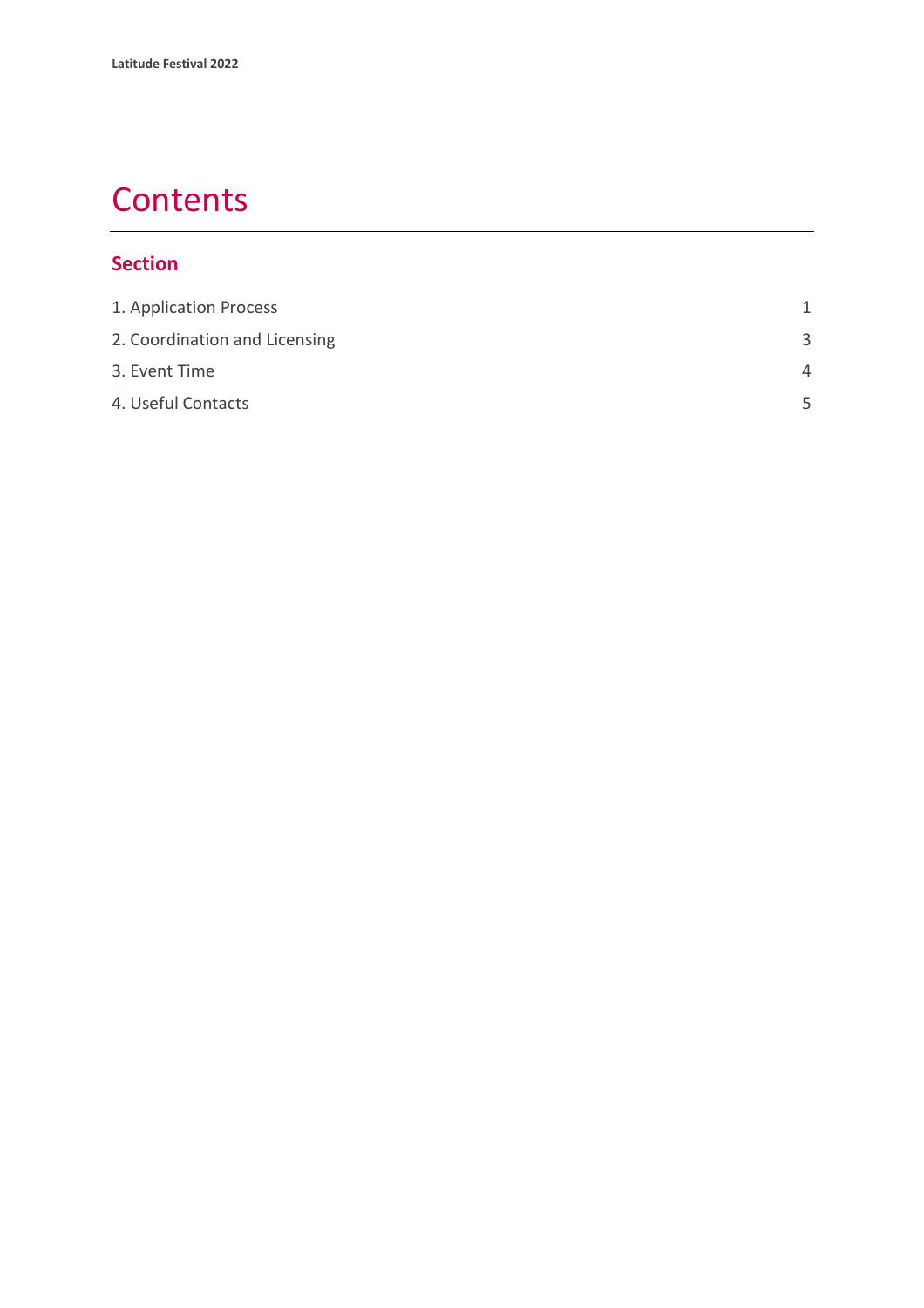## <span id="page-3-0"></span>1. Application Process



As Latitude is designated a 'Major Event,' applications for frequencies will not be subject to Ofcom PMSE's usual three-day turnaround rule. All frequency applications will be collated and worked on at the same time to achieve the best frequency allocation plan.

Applications can be sent in via email containing the required application form to [pmse@ofcom.org.uk](mailto:pmse@ofcom.org.uk) or processed online using the 'Apply for Major Event' tab once logged in.

Application forms can be downloaded from our website [www.ofcom.org.uk/manage-your](http://www.ofcom.org.uk/manage-your-licence/radiocommunication-licences/pmse)[licence/radiocommunication-licences/pmse](http://www.ofcom.org.uk/manage-your-licence/radiocommunication-licences/pmse) under 'Apply for a PMSE License' on the right hand side (please download and use 'Multipurpose…' for Mic's/IEM's/BTR's or 'UHF Talkback…' for walkie talkies/base stations).

The deadline for application submissions will be the 23<sup>rd</sup> June 2022. It is advisable to get your frequency application request in as soon as possible before that date as any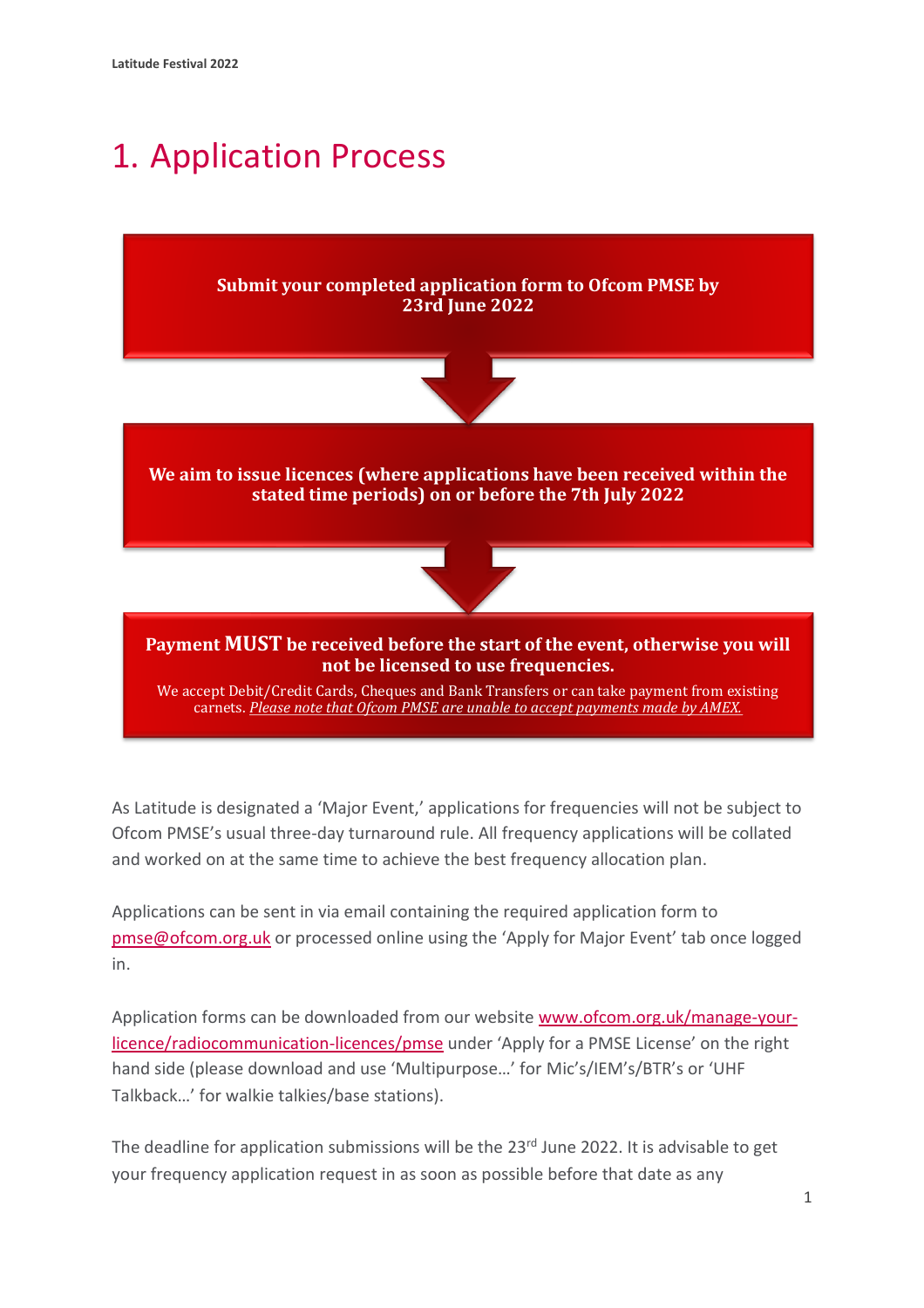applications we receive after this date may not be accommodated as required.

The key information that we require when you apply is:

- The number of wireless microphones, IEMs and radio talkback systems you require
- The frequency tuning range of the equipment
- The dates that frequencies are needed
- The name of the band, the stage name and the performance times
- If you're not a band, where your frequencies will be located on-site

The use of wireless microphones and IEMs is restricted throughout the UK due to Digital TV carrier signals. The list of available TV channels for this event can be found on the 'DTV Mic/IEM Planner' page via the Ofcom PMSE login page. You may want to consult this tool first, before applying, so that you can see what is clear to use outdoors at the festival site. Please note the availability of frequencies may also be limited due to other licensed users nearby as well as the DTV footprint in the area.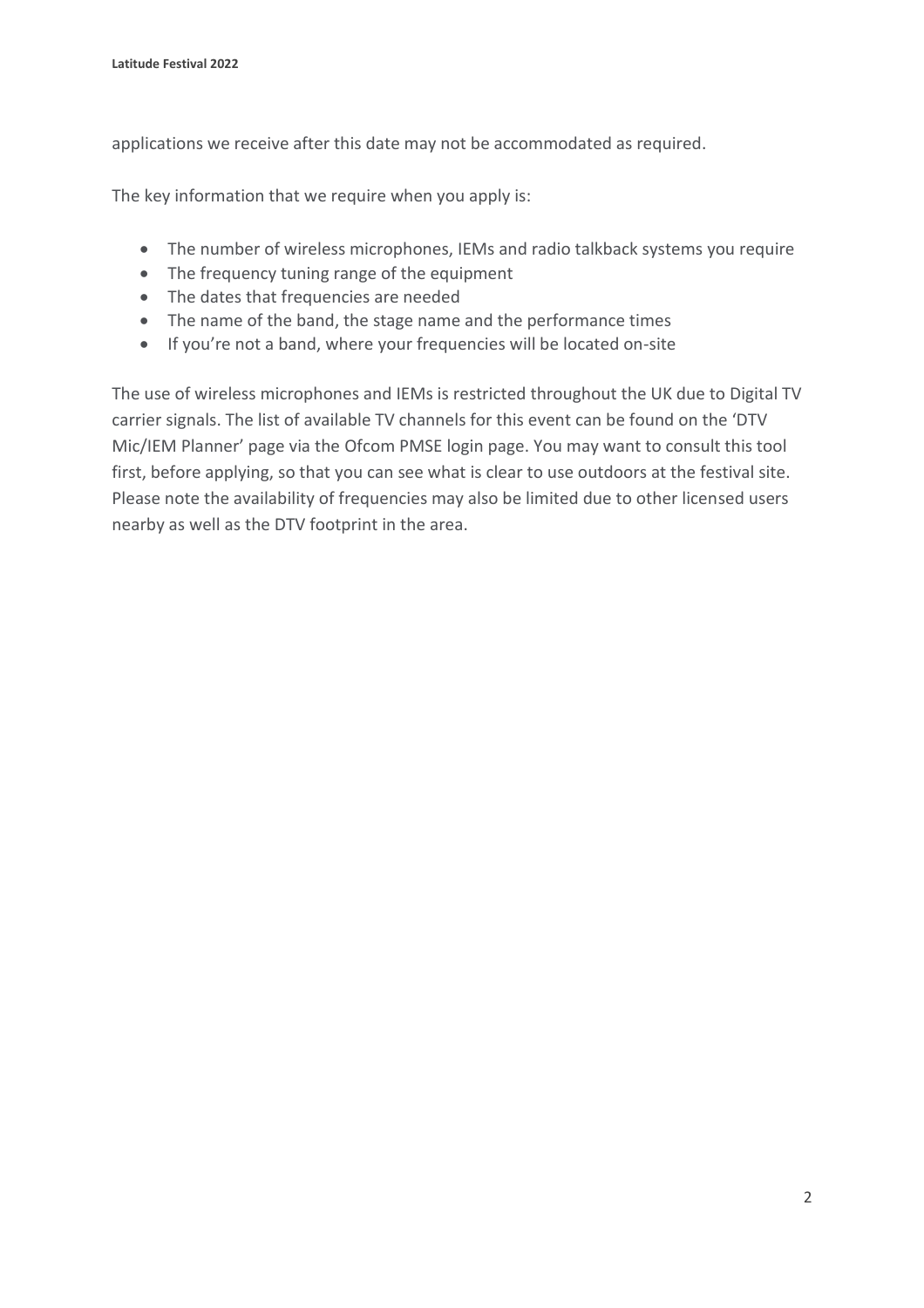# <span id="page-5-0"></span>2. Coordination and Licensing

#### 2.1 General Information

Upon receipt of your application you will receive a confirmation email that we have received the application form. Any coordination issues or changes that may be required will be addressed directly to the applicant.

Once again - As there are multiple stages at Download please be explicit when referring to the location and times your frequencies will be required.

#### 2.2 Payment and licence documents

It is imperative that we receive payment before your licence is scheduled to start so we can issue your licence documents with the required frequencies. To help with this we accept Debit/Credit Cards, Cheques and Bank Transfers or can take payment from existing carnets. When paying by Debit/Credit card you will receive a secure payment link to your email address. Your licensing documentation will be dispatched upon receipt of payment. *Please note that Ofcom PMSE are unable to accept payments made by American Express (AMEX).*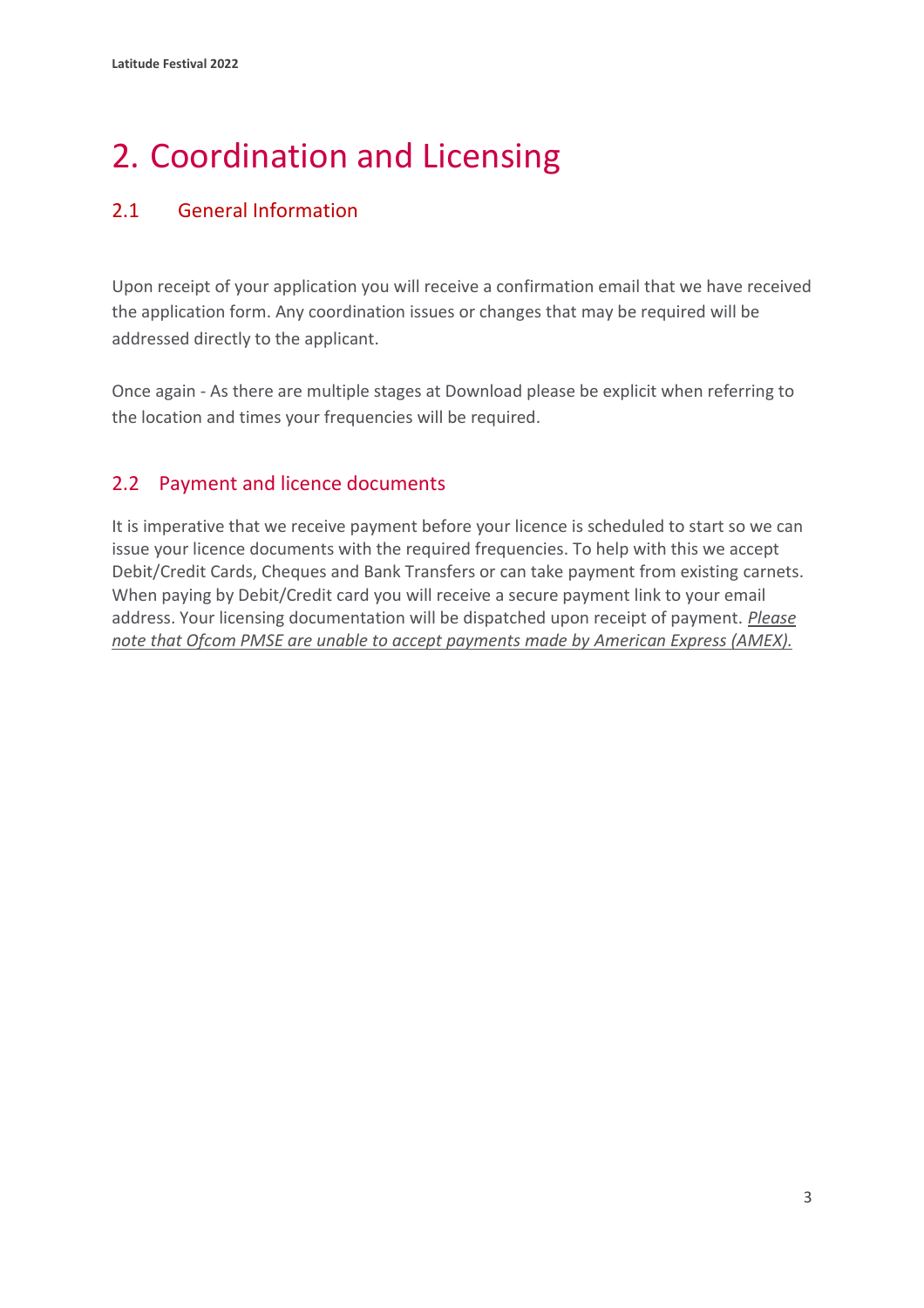## <span id="page-6-0"></span>3. Event Time

Operation of the frequencies during the event will be subject to strict licensing times. These times must be adhered to. It is your responsibility to ensure that these rules are followed. If there are concerns about licensing times, please contact the Event Coordinator.

If, when on-site, interference is experienced on your frequencies please contact the Event Coordinator, Office or the Out of Hours PMSE Spectrum Coordinator right away.

We will investigate why you may be subjected to this interference and offer you suitable alternatives within the constraints of your equipment should this be appropriate and possible. Contact details can be found in Section 4 of this document.